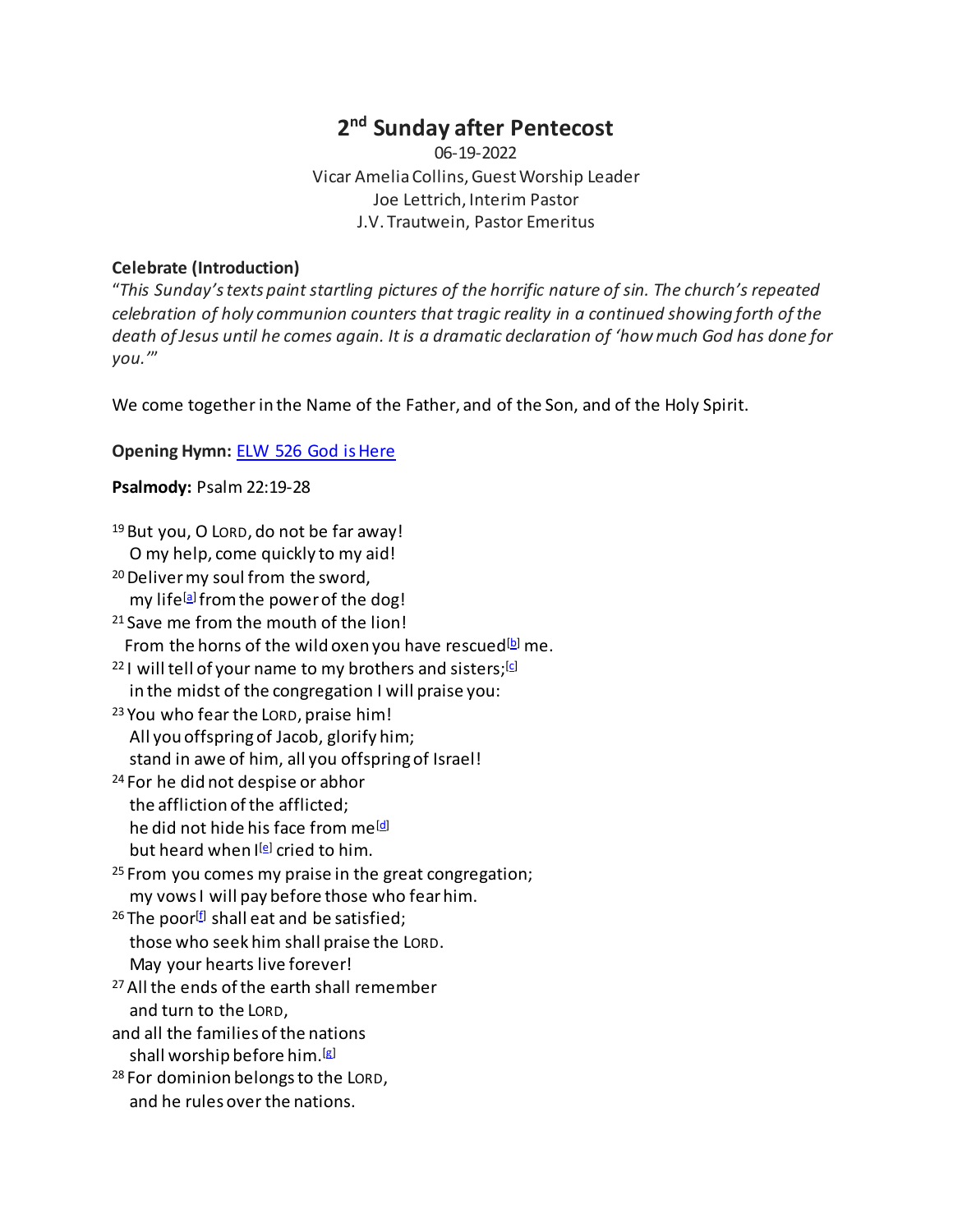Praise the Lord!

**Hymn of Praise:** [ELW 398 Holy Spirit, truth divine](https://www.youtube.com/watch?v=d-l3crMBYP8)

## **Prayer of the Da**y

"O Lord God, we bring before you the cries of a sorrowing world. In your mercy set us free from the chains that bind us, and defend us from everything that is evil, through Jesus Christ, our Savior and Lord. Amen"

**1st Reading:** [Isaiah 65:1-9](https://www.biblegateway.com/passage/?search=Isaiah+65%3A1-9&version=NRSVUE)

**2nd Reading:** [Galatians 3:23-29](https://www.biblegateway.com/passage/?search=Galatians+3%3A23-29&version=NRSVUE)

**The Gospel:** [Luke 8:26-39](https://www.biblegateway.com/passage/?search=Luke+8%3A26-39&version=NRSVUE)

**Hymn:** [ELW 843 Praise the One who breaks the darkness](https://www.youtube.com/watch?v=3P8W6gRl68o)

**The Message:** [\(Sermon Audio](https://www.epiphanylutherancolumbia.org/sermons/sermon_20220619.mp3) Link)

**Offering\*:** [\(On-Line giving Link\)](https://tithe.ly/give_new/www/#/tithely/give-one-time/2627291):

We give thee but thine own, what e'er the gift may be; all that we have is thine alone, a trust, O Lord, from thee.

### **The Prayer**

We pray for all who need your comforting and healing presence especially Eugene Ash, Pam Ash, Dave Booz, Heidi Brackbill, Parker Brennan, Fred and Mary Goehring, the Johnson family, Robert Karner, David Kieffer, Charles Larsen, the McNamara family, Donna Mayhew, Wendy Neumann, Elise Oliver, Peter Olsen, Debra Pastor, Brenda Penyak, Dottie Reitz, Robert Reitz, Colin Shea, Jerry Shea, Jack Smith, the Spiegler family, Esther and Buck Trautwein, and Pastor Jack.

We ask this in the name of Jesus. Amen

## **The Lord's Prayer**

### **The Benediction**

The Lord bless you and keep you; The Lord make His face shine upon you; The Lord lift up His presence upon you and give you peace. Amen

And now my brothers and sisters